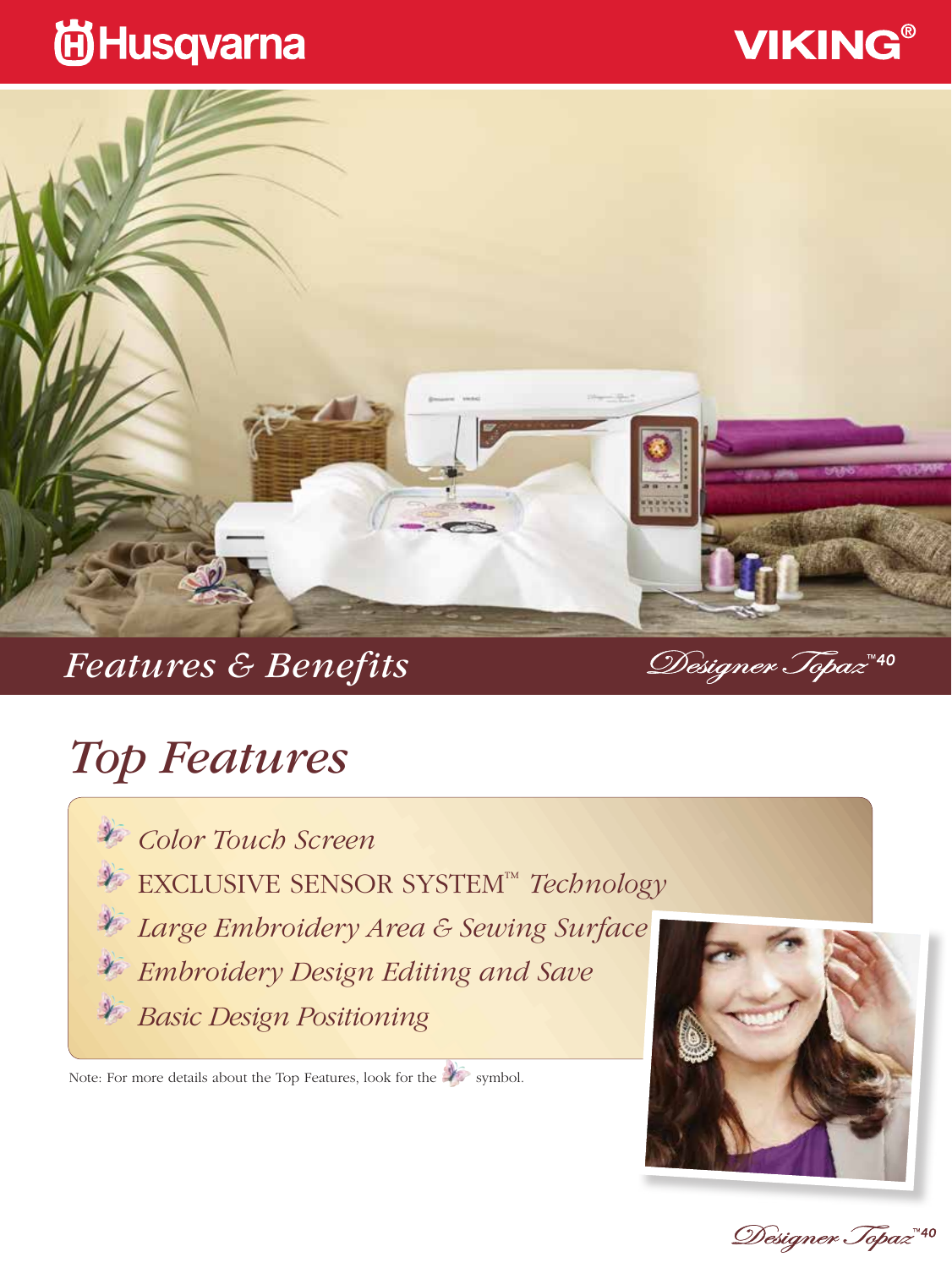# **尚Husqvarna**

## **VIKING®**

### *Innovation*

### COLOR TOUCH SCREEN

Easy to navigate through various screens for embroidery, editing, and sewing.

- Large (3.5"), graphic color touch screen with high resolution (320x240).
- Clear text and realistic embroidery designs on screen.
- Easy graphic interface designed by sewers for sewers.
- All functions and stitches at a touch.
- Built-in support with Quick Help: Touch any stitch, icon or function to see its name and description.

### BASIC DESIGN POSITIONING

Match your embroideries perfectly every time.

- Use the basic Design Positioning feature for perfect placement.
- With basic Design Positioning you can turn any design into an endless design.
- Design Positioning Wizard makes it so easy.

### FREE MOTION WITH ANY STITCH

For easy quilting and beautiful free motion embroidery using any stitch you choose.

• Choose Free Motion Floating or Free Motion Spring Action from the SET Menu.

### START/STOP FUNCTION

Easy to sew with consistent speed without using the foot control.

- Press Start/Stop to begin and to stop sewing.
- Great for sewing rows of decorative stitches, free motion quilting and making buttonholes.
- Ideal for sewers with physical limitations.



### DESIGNED AND ENGINEERED IN SWEDEN

HUSQVARNA VIKING® brand has engineered and manufactured superior quality sewing machines with cuttingedge technology for over 140 years.

### SOFTWARE INCLUDED WITH THE MACHINE

A PC software package is available as a free download for your HUSQVARNA VIKING® DESIGNER TOPAZ™ 40 sewing and embroidery machine. It adds the following features:

- Organize your designs and create image files, print catalogs and more.
- Create embroidery fonts from any TrueType™ font on your PC computer using the QuickFont program.

### OPTIONAL HUSQVARNA VIKING® EMBROIDERY SOFTWARE FOR PC COMPUTER

- Create personal embroidery designs on your computer.
- Best in class embroidery software is available for both PC and MAC® computers and delivers maximum creativity and personalization to your embroideries.

### WWW.MYEMBROIDERIES.COM

Thousands of designs available anytime with just a click on your computer.

- Order designs at your local HUSQVARNA VIKING® retailer.
- Download designs from the internet anytime, day or night.

*Capability*

### LARGE EMBROIDERY AREA AND SEWING SURFACE

You can create and embroider designs up to 240x150mm (9 ½" x 6") without re-hooping. Sew large quilts, home dec projects, and garments easily.

- HUSQVARNA VIKING<sup>®</sup> is constantly developing new hoops and accessories for various techniques.
- Large area to the right of the needle, 200mm (almost 8"), for wonderful ease of sewing.

### EMBROIDERY DESIGN EDITING AND SAVE

New ways to enhance your embroidery experience and make it easier than ever to combine beautiful designs and fonts.

Rotate/Scale/Mirror/Zoom

• Personalize your designs directly on screen.

Combine and Save Designs

• Create your own combination of up to 5 designs and/or fonts and save them in the memory or on a USB-stick.

Designer Topaz\*\*\*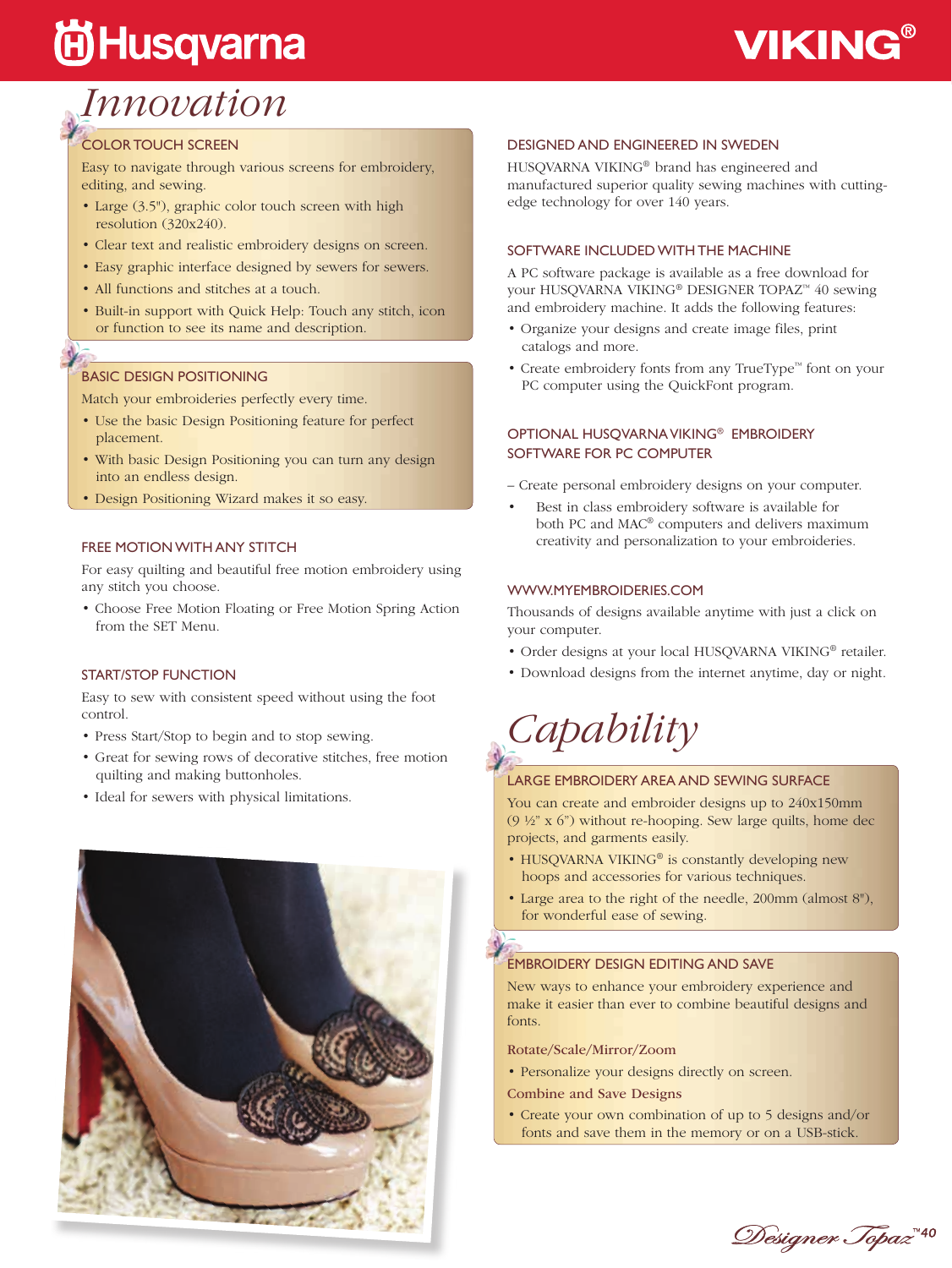# **尚Husqvarna**



### NUMBER OF OPTIONAL HOOPS

More than 13 optional hoops in different sizes and for several uses.

• For special techniques like endless embroideries, quilting, textured embroideries and much more.

### VAST ASSORTMENT OF OPTIONAL ACCESSORIES

Many optional accessories for every utility need and creative possibility. For all different type of sewing and embroidery, quilting, home dec and more.

### DESIGNER™ SELECTION

Endless opportunities to be creative.

- 100 beautiful designs are loaded in your DESIGNER TOPAZ 40™ sewing and embroidery machine.
- All designs include Automatic Jump Stitch Trims.
- 1 built-in embroidery font in three different sizes with both upper and lower case letters to label, date and embellish.
- More than 200 stitches.
- 7mm stitch width.
- 4 sewing fonts with both upper and lower case letters for easy programming.

### *Convenience*

### EXCLUSIVE SENSOR SYSTEM™ TECHNOLOGY

Automatically and continuously adjusts to any fabric thickness for perfect, even feeding.

Exclusive sensor foot lift

- Presser foot lowers and raises automatically for every sewing technique.
- Four positions: down, pivot, up, extra lift.
- Your hands are free to guide fabric.
- Exclusive Sensor Foot Pivot
- Stop with needle down, foot senses thickness of fabric.
- Raise to floating position for instant pivoting, easy appliqué and quilting.
- Exclusive Sensor Foot Pressure
- Always have the perfect presser foot pressure for the fabric you are sewing on.

### AUTOMATIC JUMP STITCH TRIM

Eliminate trimming time as you create beautiful embroideries.

- Cuts your embroidery jump stitches automatically.
- Pulls the thread tails to the wrong side of the fabric for quick finishing.

### EXCLUSIVE SEWING ADVISOR®

Select your type of fabric and sewing technique and the Exclusive SEWING ADVISOR® feature instantly sets everything for you.

- Sets the best stitch, stitch width, stitch length, thread tension, foot pressure, and sewing speed.
- Stitch is displayed with the recommended presser foot and needle size and type on the Interactive Color Touch Screen.

### LED LIGHTS

Reduces shadows while sewing.

• Three LED lights illuminate the needle area and sewing surface to make sewing easy and reduce eye strain.

### TOP AND BOBBIN THREAD SENSOR

A pop-up message appears when the top thread breaks or bobbin thread is running low and gives you an advance notice that you will need to change the bobbin.

• No need to check top or bobbin thread when sewing or embroidering.

### AUTOMATIC THREAD CUTTER

Timesaving and convenient when sewing. No need for scissors!

- One touch instantly cuts the top and bobbin threads underneath your fabric.
- Automatically raises the presser foot and the needle.
- In embroidery it cuts the top thread between color changes, at jump stitches and cuts top and bottom thread at the end.

#### ELECTRONIC SELF-ADJUSTING THREAD TENSION

Time saving and convenient when sewing.

- Best tension is set automatically for all sewing techniques and fabrics.
- Override automatic tension easily for specialty techniques.

### NEEDLE STOP UP/DOWN

For easy pivoting, appliqué and more.

• Press Needle Stop Up/Down or tap the foot control to move the needle up or down.

© 2014 KSIN Luxembourg II, S.ar.l. All rights reserved. VIKING, DESIGNER TOPAZ, TRUEMBROIDERY, EXCLUSIVE SENSOR SYSTEM and SEWING ADVISOR are trademarks of KSIN Luxembourg II, S.ar.l. HUSQVARNA and the "crowned H-mark" are trademarks of Husqvarna AB. All trademarks are used under license by VSM Group AB. All other product and company names are trademarks and/or registered trademarks of the respective owners.

Designer Jopaz<sup>"40</sup>